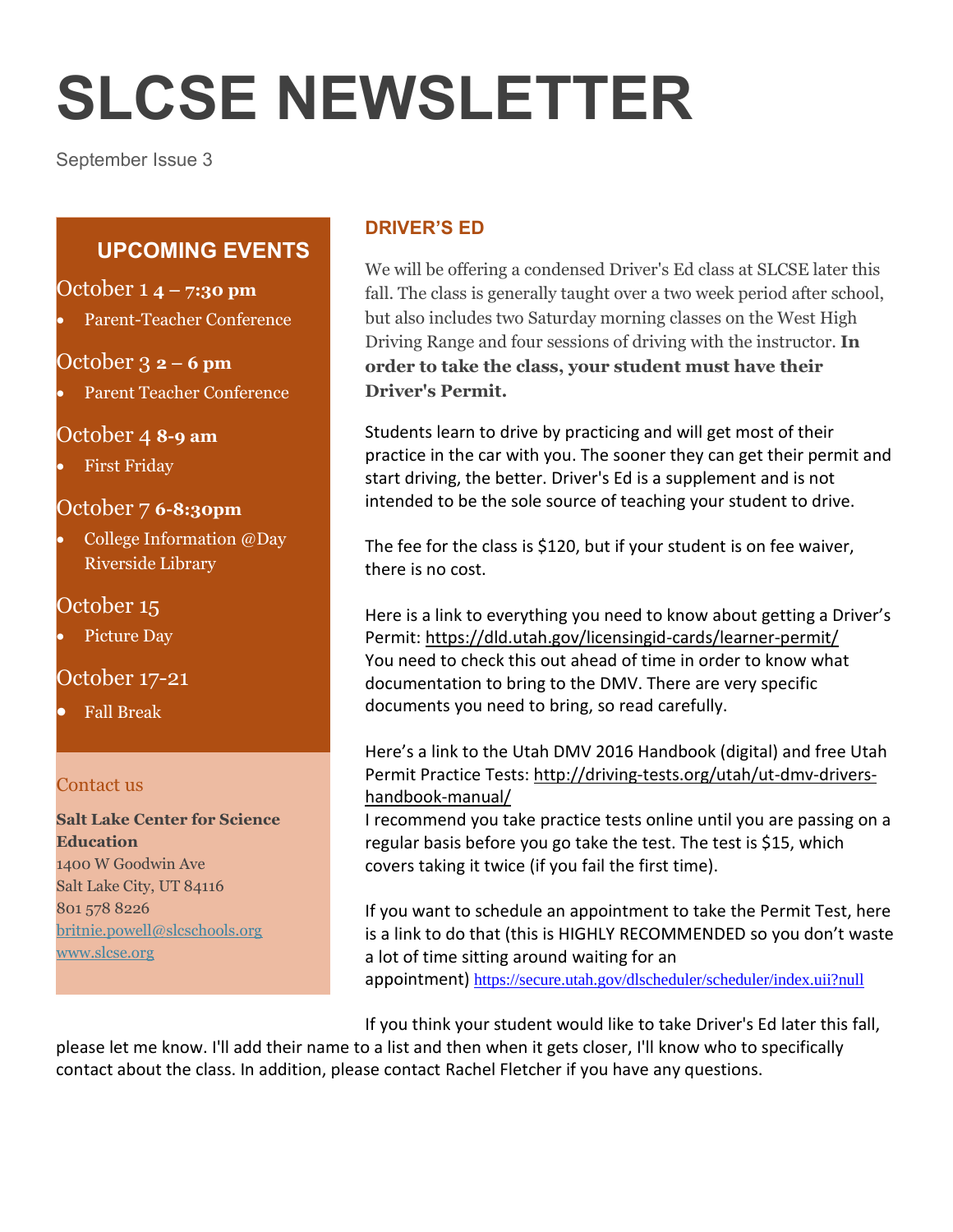#### **GOSHUTES TRIP WITH HAWKWATCH INTERNATIONAL**



SLCSE has had a long standing partnership with HawkWatch International, a nonprofit organization that works to conserve our environment through education, long-term monitoring, scientific research on raptors as indicators of ecosystem health. Every year, students hike the Goshute mountains to work alongside scientists as they trap

### JUNIORS & SENIORS

- **The Daniels Fund Scholarship** opens October 1
- The High School University Program application is due November 1 if you want to enroll for a University of Utah class Spring semester. More information about the program can be found here

raptors and collect data. This year 11<sup>th</sup> graders were invited to participate in this amazing experience. Back in the classroom, students engage with these rich data sets for statistical analyses.